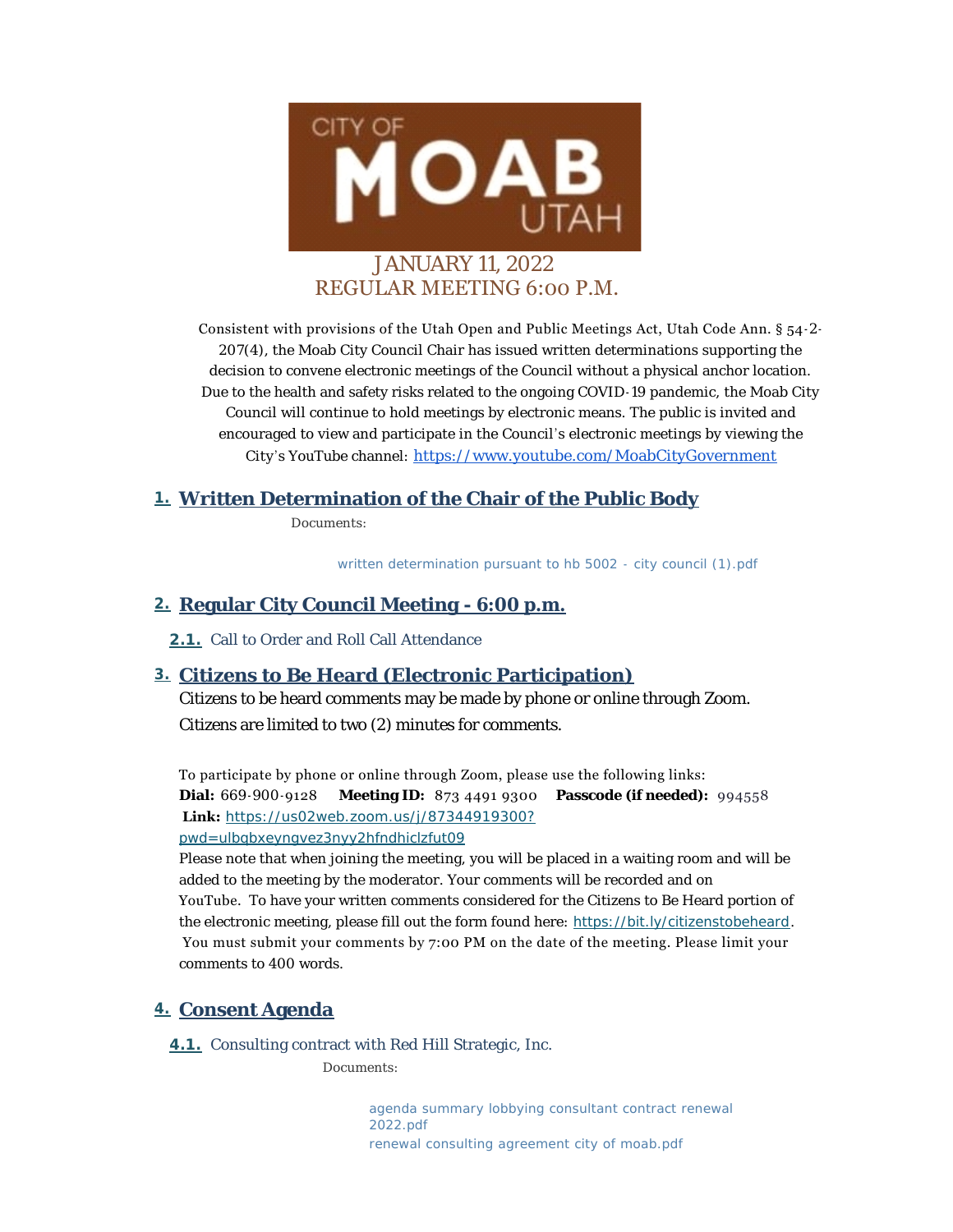#### Confirmation of reappointment of Kya Marienfeld to the Moab City Planning and **4.2.** Zoning Commission

*Documents:*

*[planning commission appointment agenda summary - kya](https://moabcity.org/AgendaCenter/ViewFile/Item/4400?fileID=5531)  marienfeld.pdf*

#### **4.3.** Confirmation of reappointment of Jessica O'Leary to the Moab City Planning and Zoning Commission

*Documents:*

*[planning commission appointment agenda summary - jessica](https://moabcity.org/AgendaCenter/ViewFile/Item/4401?fileID=5532)  oleary.pdf*

#### 4.4. Approval of Minutes

December 14, 2021, Regular Meeting **4.4.a.**

*Documents:*

*[min-cc-2021-12-14 draft.pdf](https://moabcity.org/AgendaCenter/ViewFile/Item/4395?fileID=5528)*

#### **New Business 5.**

- **5.1.** Community Organization Liaison and Board Assignments **Discussion**
- 5.2. Appointment of the 2022 Mayor Pro Tem
- **5.3.** Appointment of the Council Member Responsible for Reviewing the City's Bills in 2022

#### **Old Business 6.**

Walnut Lane Overview & Options Forward **6.1. Briefing and possible action**

*Documents:*

*[exhibit b - walnut lane prioritization.pdf](https://moabcity.org/AgendaCenter/ViewFile/Item/4382?fileID=5524) [exhibit c - walnut lane pro forma - 01-05-22.pdf](https://moabcity.org/AgendaCenter/ViewFile/Item/4382?fileID=5525) [as - walnut lane overview and options forward.pdf](https://moabcity.org/AgendaCenter/ViewFile/Item/4382?fileID=5526) [exhibit a - master planning documents from architectual](https://moabcity.org/AgendaCenter/ViewFile/Item/4382?fileID=5527)  squared.pdf*

### **Executive (Closed) Session 7.**

- **7.1.** Strategy Session to Discuss Reasonably Imminent and/or Pending Litigation
- **7.2.** Strategy Session to Discuss the Purchase, Exchange, or Lease of Real Property

### **Administrative Reports 8.**

- 8.1. Acting City Manager Updates
- **8.2.** Communications and Engagement Manager Update Text My Gov Presentation
- 8.3. Police Department Update AXON Equipment Lease Presentation